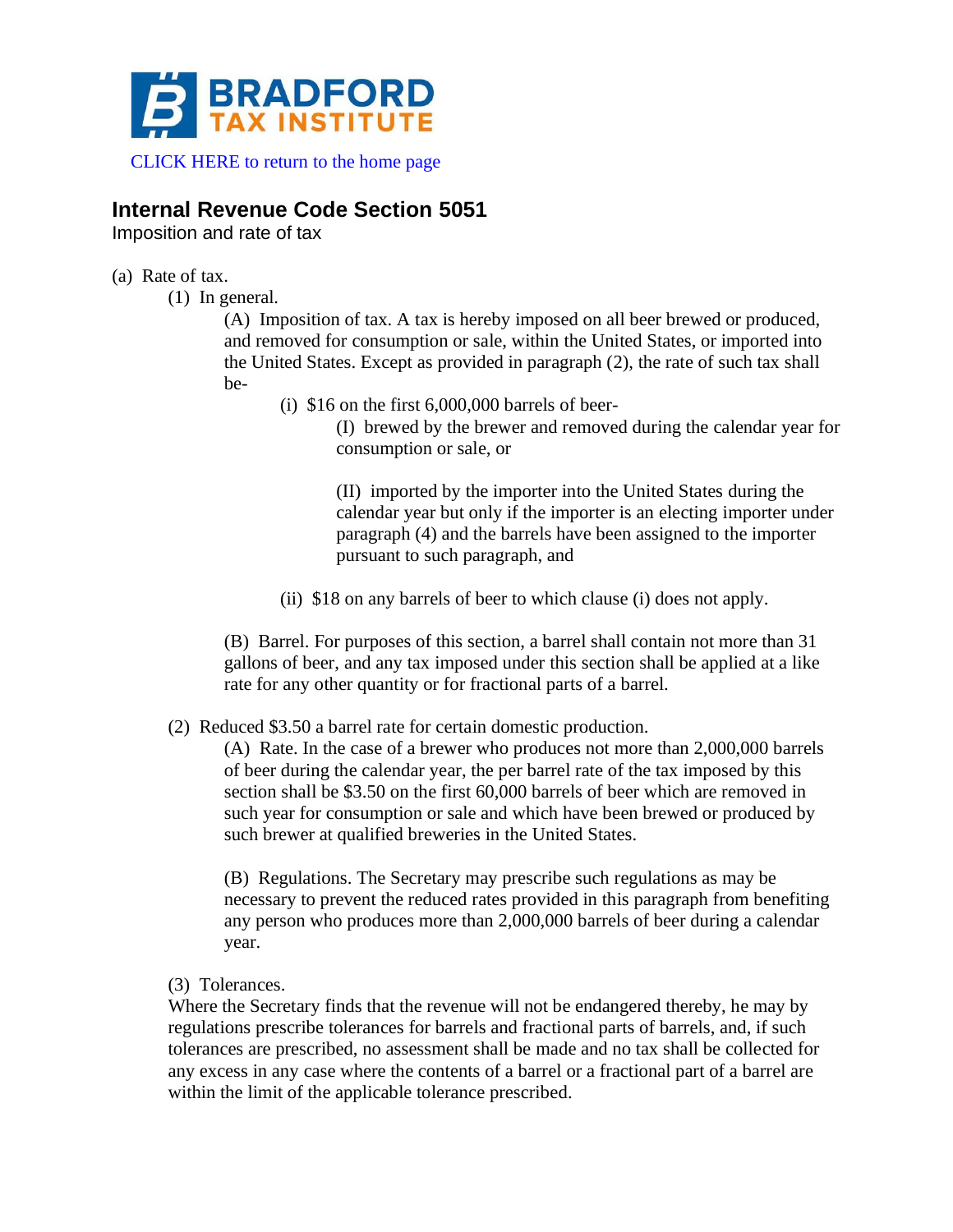(4) Reduced tax rate for foreign manufacturers and importers.

(A) In general. In the case of any barrels of beer which have been brewed or produced outside of the United States and imported into the United States, the rate of tax applicable under clause (i) of paragraph  $(1)(A)$  (referred to in this paragraph as the "reduced tax rate") may be assigned by the brewer (provided that the brewer makes an election described in subparagraph  $(B)(ii)$  to any electing importer of such barrels pursuant to the requirements established by the Secretary under subparagraph (B).

(B) Assignment. The Secretary, after consultation with the Secretary of the Department of Homeland Security, shall, through such rules, regulations, and procedures as are determined appropriate, establish procedures for assignment of the reduced tax rate provided under this paragraph, which shall include-

(i) a limitation to ensure that the number of barrels of beer for which the reduced tax rate has been assigned by a brewer-

> (I) to any importer does not exceed the number of barrels of beer brewed or produced by such brewer during the calendar year which were imported into the United States by such importer, and

> (II) to all importers does not exceed the 6,000,000 barrels to which the reduced tax rate applies,

(ii) procedures that allow the election of a brewer to assign and an importer to receive the reduced tax rate provided under this paragraph,

(iii) requirements that the brewer provide any information as the Secretary determines necessary and appropriate for purposes of carrying out this paragraph, and

(iv) procedures that allow for revocation of eligibility of the brewer and the importer for the reduced tax rate provided under this paragraph in the case of any erroneous or fraudulent information provided under clause (iii) which the Secretary deems to be material to qualifying for such reduced rate.

(C) Controlled group. For purposes of this section, any importer making an election described in subparagraph  $(B)(ii)$  shall be deemed to be a member of the controlled group of the brewer, as described under paragraph (5).

(5) Controlled group and single taxpayer rules.

(A) In general. Except as provided in subparagraph (B), in the case of a controlled group, the 6,000,000 barrel quantity specified in paragraph  $(1)(A)(i)$ and the 2,000,000 barrel quantity specified in paragraph (2)(A) shall be applied to the controlled group, and the 6,000,000 barrel quantity specified in paragraph  $(1)(A)(i)$  and the 60,000 barrel quantity specified in paragraph  $(2)(A)$  shall be apportioned among the brewers who are members of such group in such manner as the Secretary or their delegate shall by regulations prescribe. For purposes of the preceding sentence, the term "controlled group" has the meaning assigned to it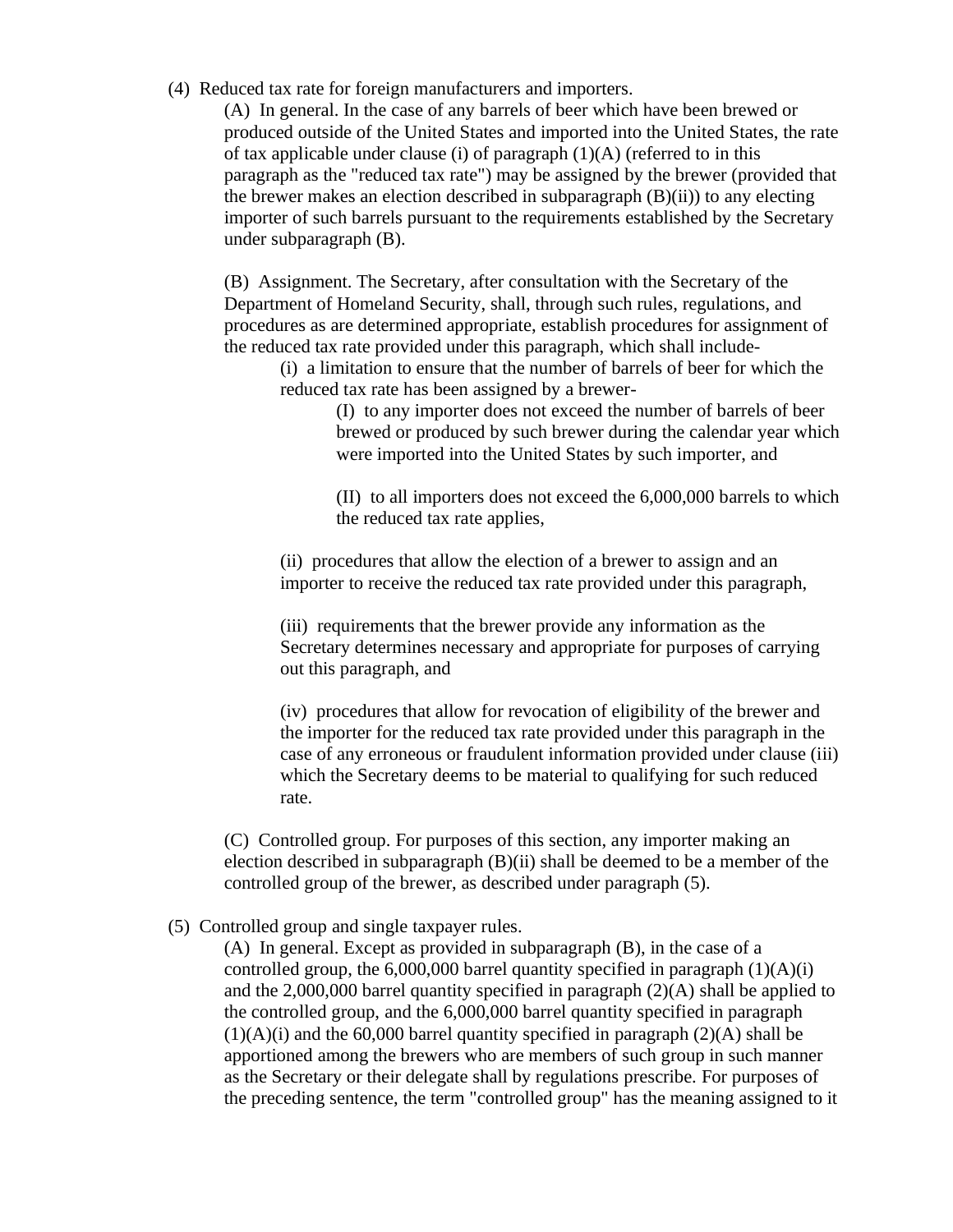by subsection (a) of section 1563, except that for such purposes the phrase "more than 50 percent" shall be substituted for the phrase "at least 80 percent" in each place it appears in such subsection. Under regulations prescribed by the Secretary, principles similar to the principles of the preceding two sentences shall be applied to a group of brewers under common control where one or more of the brewers is not a corporation.

(B) Foreign manufacturers and importers. For purposes of paragraph (4), in the case of a controlled group, the 6,000,000 barrel quantity specified in paragraph  $(1)(A)(i)$  shall be applied to the controlled group and apportioned among the members of such group in such manner as the Secretary shall by regulations prescribe. For purposes of the preceding sentence, the term "controlled group" has the meaning given such term under subparagraph (A). Under regulations prescribed by the Secretary, principles similar to the principles of the preceding two sentences shall be applied to a group of brewers under common control where one or more of the brewers is not a corporation.

(C) Single taxpayer. Pursuant to rules issued by the Secretary, two or more entities (whether or not under common control) that produce beer under a license, franchise, or other arrangement shall be treated as a single taxpayer for purposes of the application of this subsection.

Note: Section 5051(a)(6), below, is effective for beer, removed after Dec. 31, 2022. (6) Refunds in lieu of reduced rates for foreign production removed after December 31, 2022.

(A) In general. In the case of any barrels of beer which have been produced outside the United States and imported into the United States, if such barrels of beer are removed after December 31, 2022-

(i) paragraph  $(1)(A)(i)$  shall not apply, and

(ii) the amount determined under subparagraph (B) shall be allowed as a refund, determined for periods not less frequently than quarterly, to the importer in the same manner as if such amount were an overpayment of tax imposed by this section.

(B) Amount of refund. The amount determined under this subparagraph with respect to any importer for any period is an amount equal to the sum of-

(i) excess (if any) of-

(I) the amount of tax imposed under this section on barrels of beer referred to in subparagraph (A) which were removed during such period, over

(II) the amount of tax which would have been imposed under this section on such barrels of beer if this section were applied without regard to this paragraph, plus-

(ii) the amount of interest which would be allowed and paid on an overpayment of tax at the overpayment rate established under section  $6621(a)(1)$  (without regard to the second sentence thereof) were such rate